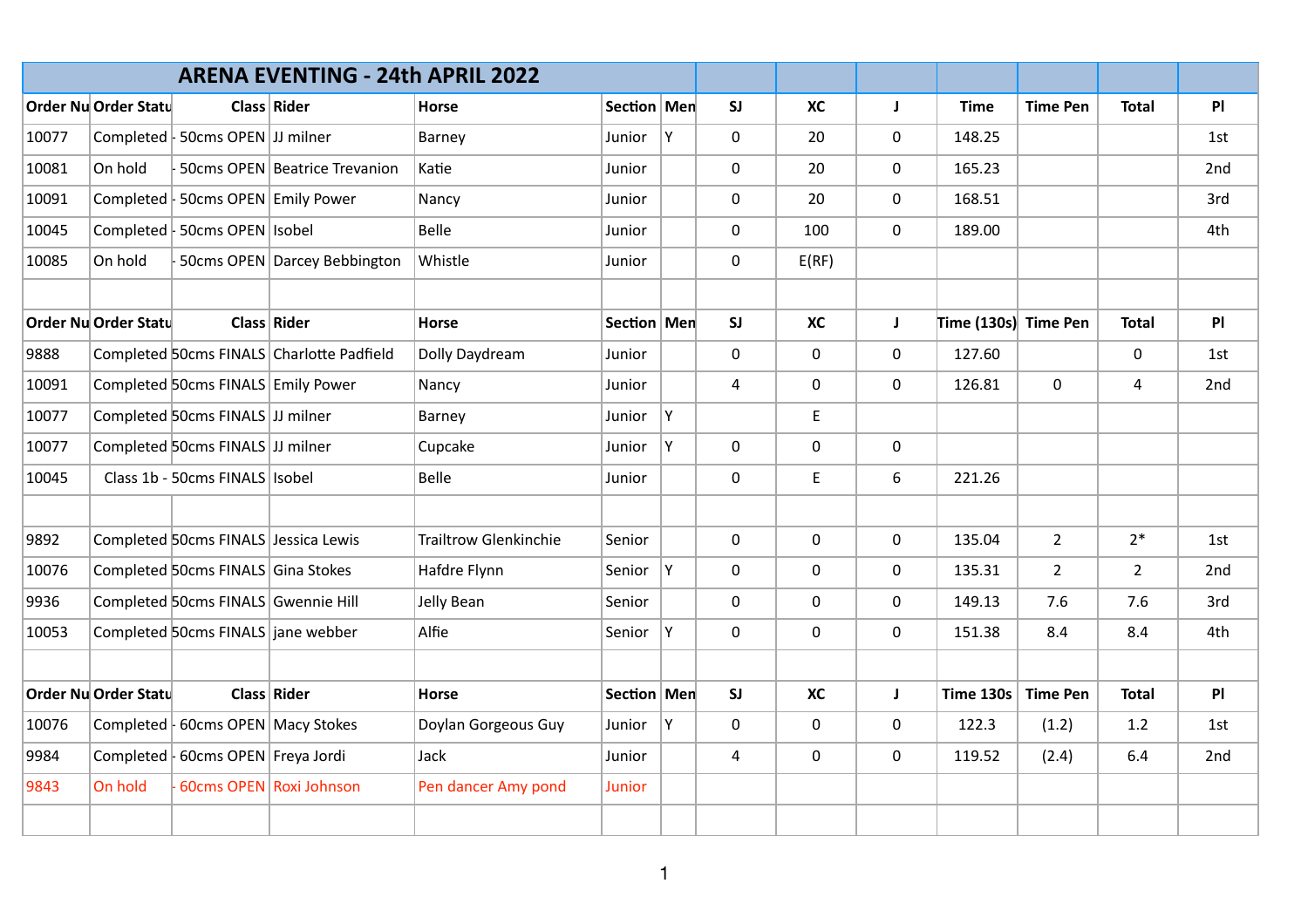| 9899  |                      |                                        | Completed   60cms OPEN   Rhianna Lavery                     | Percy Tom                       | Senior        |    | 0  | 40          | 0            | 144.73           | 5.6             | 45.6           | 1st |
|-------|----------------------|----------------------------------------|-------------------------------------------------------------|---------------------------------|---------------|----|----|-------------|--------------|------------------|-----------------|----------------|-----|
| 10080 | Completed  -         |                                        | 60cms OPEN Cath Morrilly                                    | Tilly                           | Senior        |    | 0  | 40          | $\mathbf 0$  | 187.56           |                 |                | 2nd |
| 10116 |                      | Completed   60cms OPEN   Lindsey kulik |                                                             | <b>Jesses Corner</b>            | Senior        |    | 16 | E(RF)       |              |                  |                 |                |     |
| 10047 | On hold              |                                        | 60cms OPEN Jewel Johnson                                    | Pen dancer Amy pond             | <b>Senior</b> |    |    |             |              |                  |                 |                |     |
| 9852  | Completed            |                                        | 60cms OPEN Elly Koopman                                     | Nugget                          | Senior        |    |    |             |              |                  |                 |                |     |
|       |                      |                                        |                                                             |                                 |               |    |    |             |              |                  |                 |                |     |
|       |                      |                                        |                                                             |                                 |               |    |    |             |              |                  |                 |                |     |
|       | Order Nu Order Statu |                                        | Class Rider                                                 | <b>Horse</b>                    | Section   Men |    | SI | <b>XC</b>   | J            | <b>Time 115s</b> | <b>Time Pen</b> | <b>Total</b>   | PI  |
| 10076 |                      | Completed   60cms OPEN   Macy Stokes   |                                                             | Doylan Gorgeous Guy             | Junior        | Y  | 0  | $\mathbf 0$ | $\mathsf{O}$ | 110.56           | $\mathbf 0$     | $\overline{4}$ | 1st |
| 9951  |                      |                                        | Completed 60cms FINALS Jemima Gautier                       | Maybrookes Sonny Delight Junior |               | Y. | 0  | 20          | 6            | 118.26           | 1.2             | 27.2           | 2nd |
| 9975  |                      | Completed 60cms FINALS Tilly Love      |                                                             | Beauty                          | Junior        |    |    |             |              |                  |                 |                |     |
|       |                      |                                        |                                                             |                                 |               |    |    |             |              |                  |                 |                |     |
| 9936  |                      | Completed 60cms FINALS Gwennie Hill    |                                                             | Jelly Bean                      | Senior        |    | 0  | $\mathbf 0$ | 6            | 110.36           | 2.4             | 8.4            | 1st |
| 9892  |                      | Completed 60cms FINALS Jessica Lewis   |                                                             | <b>Trailtrow Glenkinchie</b>    | Senior        |    | 4  | $\mathbf 0$ | 6            | 109.58           | 0               | 10             | 2nd |
| 10042 |                      | Completed 60cms FINALS Chris Crane     |                                                             | <b>Bonnie</b>                   | Senior        | Y  | 0  | $\mathbf 0$ | 6            | 125.10           | 4               | 10             | 3rd |
| 10070 |                      | Completed 60cms FINALS Patsy Pyke      |                                                             | Wild Edric                      | Senior        | Υ  | 8  | $\mathbf 0$ | 6            | 109.58           | 0.4             | 14.4           | 4th |
| 10092 |                      |                                        | Completed 60cms FINALS Michelle Woolrich                    | Zebedee                         | Senior        |    | 0  | 20          | $\mathbf 0$  | 119.40           | 1.6             | 21.6           | 5th |
|       |                      |                                        |                                                             |                                 |               |    |    |             |              |                  |                 |                |     |
|       | Order Nu Order Statu |                                        | <b>Class Rider</b>                                          | <b>Horse</b>                    | Section   Men |    | SI | <b>XC</b>   | J            | <b>Time 100s</b> | <b>Time Pen</b> | <b>Total</b>   | PI  |
| 10115 |                      |                                        | Completed   70cms OPEN   Helen Dolisznyj                    | <b>Bold Connor</b>              | Senior        |    | 0  | $\mathbf 0$ | $\mathbf 0$  | 99.63            | $\pmb{0}$       | $\mathbf 0$    | 1st |
| 10079 |                      | Completed   70cms OPEN   Karen Gollins |                                                             | Ronnie                          | Senior        |    | 0  | $\mathbf 0$ | $\mathbf 0$  | 99.46            | 0               | $\mathbf 0$    | 2nd |
| 9922  |                      |                                        | Completed   70cms OPEN   Rachael Sharpe                     | Coco                            | Senior        |    | 0  | $\mathbf 0$ | 0            | 115.34           | $\overline{2}$  | $\overline{2}$ | 3rd |
| 10086 |                      |                                        | Completed   70cms OPEN   Isabel Harper davies   Aarons echo |                                 | Junior        | Y  | 4  | $\mathbf 0$ | $\Omega$     | 98.08            | 0               | 4              | 4th |
| 10089 |                      |                                        | Completed   70cms OPEN   Tracy Houghton                     | <b>Deloris</b>                  | Senior        |    | 0  | $\mathbf 0$ | 6            | 111.30           | 4.4             | 10.4           | 5th |
| 10010 |                      |                                        | Completed   70cms OPEN Jessica Clarke                       | Queenie                         | Senior        |    | 0  | $\mathbf 0$ | 6            | 113.68           | 5.2             | 11.2           | 6th |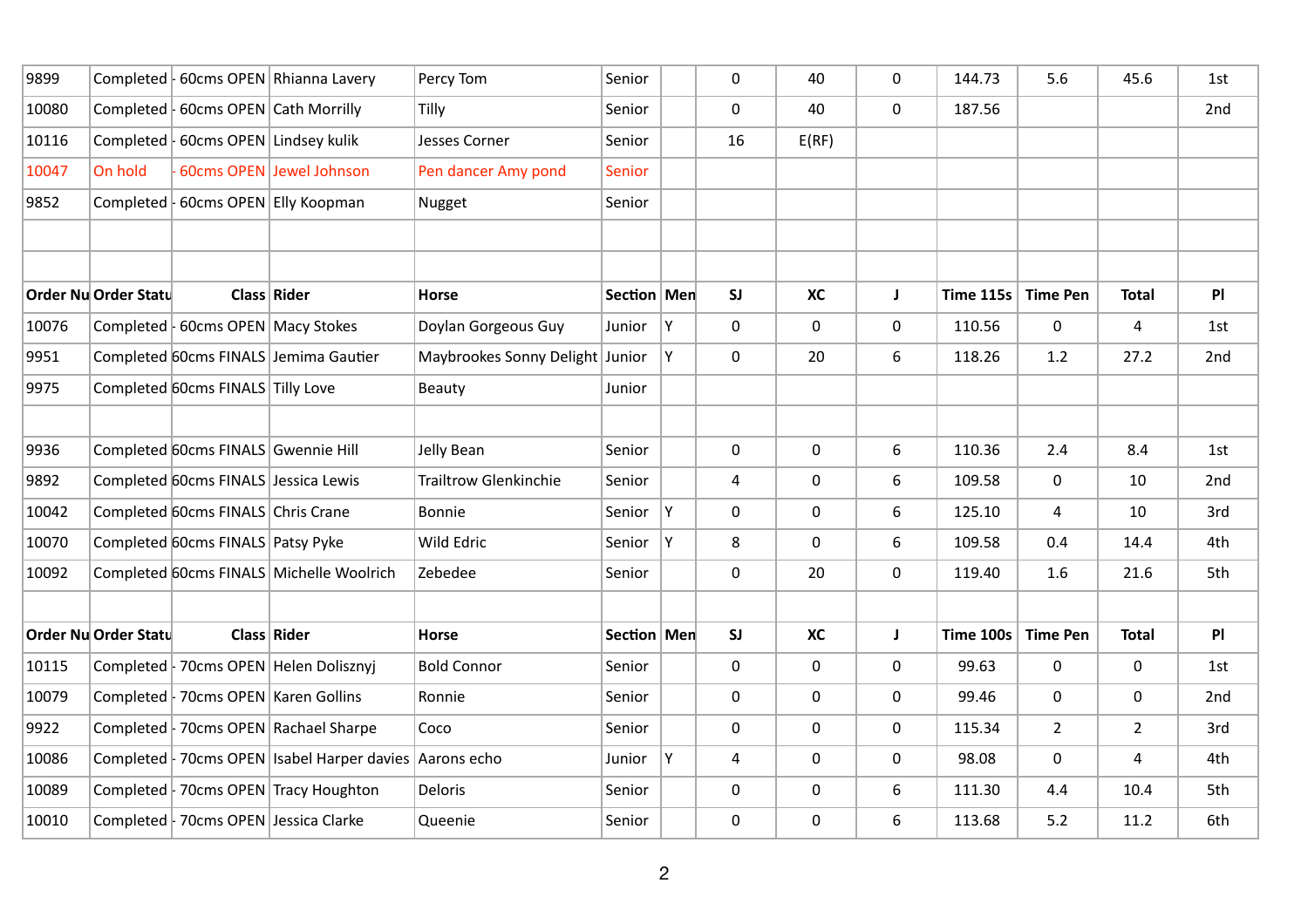| 10072 |                             | Completed   70cms OPEN   Molly watton |                                               | <b>Bob</b>               | Junior        |    | 0      | E.          | $\mathbf 0$  | 194.13      |                 | E              |     |
|-------|-----------------------------|---------------------------------------|-----------------------------------------------|--------------------------|---------------|----|--------|-------------|--------------|-------------|-----------------|----------------|-----|
| 10088 |                             | Completed   70cms OPEN   Karen        |                                               | Sisulu                   | Senior        | Y  | 8      | $\mathbf 0$ | 6            | 106.41      | 2.4             | 16.4           |     |
| 10080 |                             | Completed   70cms OPEN Cath Morrilly  |                                               | Darcy                    | Senior        |    | 0      | $\mathbf 0$ | $\mathsf{O}$ | 137.63      | 14.8            | 14.8           |     |
| 10010 |                             | Completed   70cms OPEN Gill Rawlings  |                                               | <b>Buddy</b>             | Senior        |    | 12     | 20          | 6            | 147.13      | 18.8            |                |     |
| 9967  |                             |                                       | Completed   70cms OPEN Jennifer Jones         | Edenwoods Africa         | Senior        |    |        |             |              |             |                 |                |     |
|       |                             |                                       |                                               |                          |               |    |        |             |              |             |                 |                |     |
|       | <b>Order Nu Order Statu</b> |                                       | Class Rider                                   | Horse                    | Section   Men |    | SI     | <b>XC</b>   | J            | Time 100s   | <b>Time Pen</b> | <b>Total</b>   | PI  |
| 10086 |                             |                                       | Completed 70cms FINALS   Isabel Harper davies | Annisbrook charley       | Junior        | Y  | 0      | $\mathbf 0$ | $\mathsf{O}$ | 97.36       | 0               | 0              | 1st |
| 9951  |                             |                                       | Completed 70cms FINALS Jemima Gautier         | Fieldside Royal Approval | Junior        | Ÿ  | 0      | $\mathbf 0$ | $\mathsf{O}$ | 94.61       | (0.4)           | 0.4            | 2nd |
| 10081 |                             |                                       | Completed 70cms FINALS Verity Trevanion       | Tyersal correndulla Kate | Junior        |    | 0      | $\mathbf 0$ | $\mathsf{O}$ | 92          | (1.2)           | 1.2            | 3rd |
| 10055 |                             | Completed 70cms FINALS Demi           |                                               | Johnny                   | Junior        |    | E(EOC) |             |              |             |                 |                |     |
|       |                             |                                       |                                               |                          |               |    |        |             |              |             |                 |                |     |
| 10029 |                             | Completed 70cms FINALS Ellie Bunce    |                                               | Merlin                   | Senior        |    | 0      | $\mathbf 0$ | $\mathsf{O}$ | 99.00       | $\mathbf 0$     | $\mathsf{O}$   | 1st |
| 10075 |                             |                                       | Completed 70cms FINALS joanne green           | Marley                   | Senior        |    | 0      | $\mathbf 0$ | $\mathsf{O}$ | 94.0        | (0.4)           | 0.4            | 2nd |
| 10115 |                             |                                       | Completed   70cms OPEN   Helen Dolisznyj      | <b>Bold Connor</b>       | Senior        |    | 0      | $\mathbf 0$ | 0            | 105         | $\overline{2}$  | $\overline{2}$ | 3rd |
| 10044 |                             |                                       | Completed 70cms FINALS Doretta j evans        | Eagle                    | Senior        |    | 0      | $\mathbf 0$ | 6            | 111         | 4.4             | 10.4           | 4th |
| 10070 |                             | Completed 70cms FINALS Patsy Pyke     |                                               | Wild Edric               | Senior        | Y. | 4      | $\mathbf 0$ | 6            | 106.71      | 2.4             | 12.4           | 5th |
| 9972  |                             |                                       | Completed 70cms FINALS Sarah Thomas           | Willis                   | Senior        |    | 4      | $\mathbf 0$ | 6            | 109         | 3.6             | 13.6           | 6th |
| 9972  |                             |                                       | Completed 70cms FINALS Sarah Thomas           | Winston                  | Senior        |    |        |             |              |             |                 |                |     |
| 10027 |                             |                                       | Completed 70cms FINALS Lauren Gregory         | Chelsea                  | Senior        |    |        |             |              |             |                 |                |     |
|       |                             |                                       |                                               |                          |               |    |        |             |              |             |                 |                |     |
|       | <b>Order Nu Order Statu</b> |                                       | Class Rider                                   | <b>Horse</b>             | Section   Men |    | SI     | <b>XC</b>   | J            | <b>Time</b> | <b>Time Pen</b> | <b>Total</b>   | PI  |
| 10079 |                             |                                       | Completed   80cms OPEN   Karen Gollins        | Ronnie                   | Senior        |    | 0      | $\mathbf 0$ | 0            | 97.53       | 0               | 0              | 1st |
| 10081 | On hold                     |                                       | 80cms OPEN Olivia Trevsnion                   | <b>Country Camelot</b>   | Junior        |    | 0      | $\mathbf 0$ | 6            | 100.00      | $\mathbf 0$     | 6              | 2nd |
| 10030 |                             |                                       | Completed   80cms OPEN   Charlotte Hynes      | The Real Machine         | Junior        |    | 4      | $\mathbf 0$ | 0            | 86.13       | (3.6)           | 7.6            | 3rd |